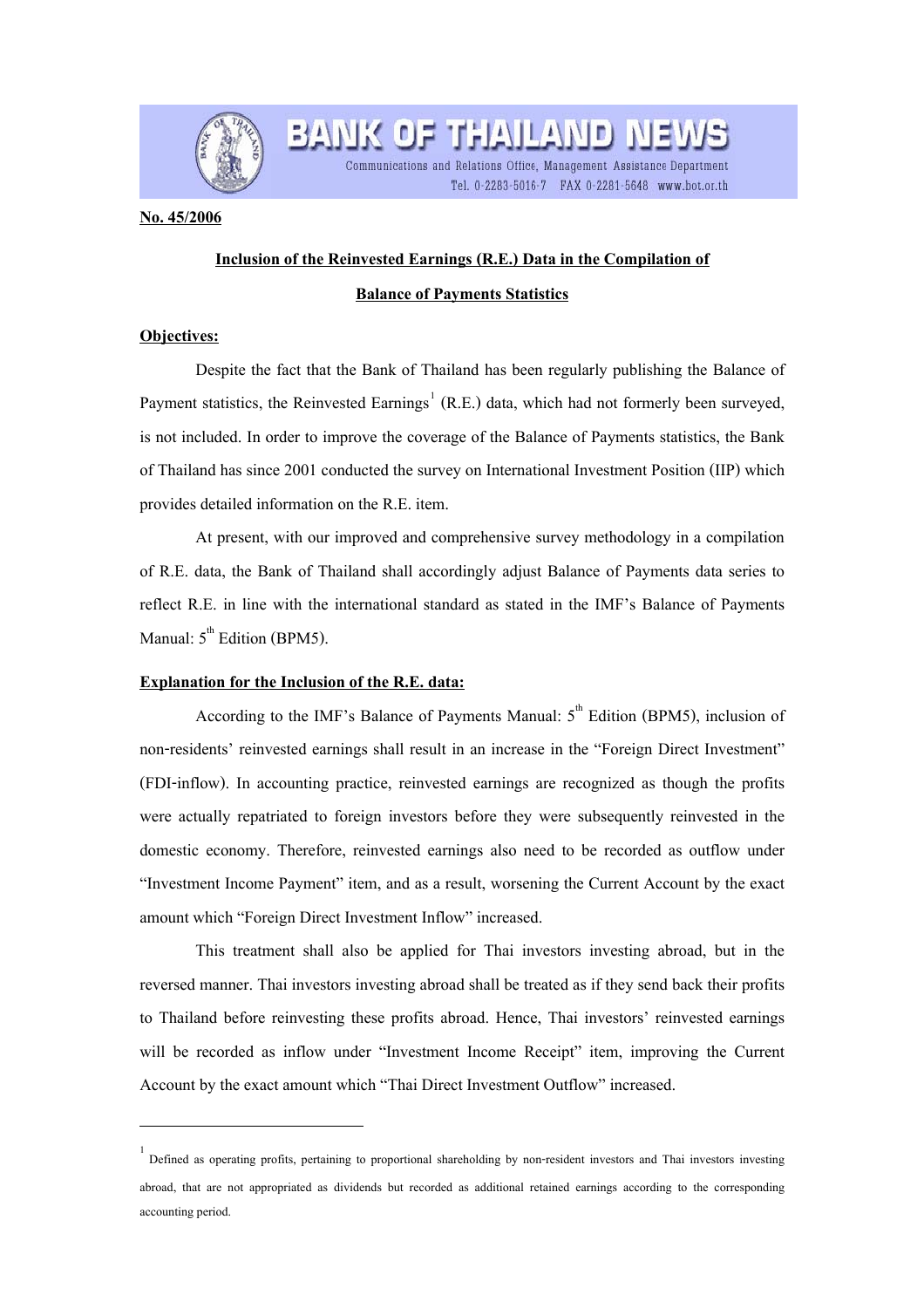However, due to the fact that the numbers of non-resident investors in Thailand are far greater than the numbers of Thai investors investing abroad, as a result of the inclusion of R.E. data, Thailand will become a net payer of the reinvested earnings in the investment income account. In other words, the Current Account shall be deteriorated by the exact amount as the increase in the level of net foreign direct investment, leaving the overall Balance of Payment unaffected. Note that the inclusion of the R.E. data in the compilation of Balance of Payments Statistics is currently practiced by around 127 countries.

#### **R.E. Data: Source and Methodology**

For Thailand, the R.E. data is obtained from our survey on International Investment Position (IIP) which has been conducted annually since 2002. After closely monitoring the R.E. data for a certain period, the Bank of Thailand has gained confidence that the R.E. data obtained from our comprehensive survey methodology is statistically correct and reliable to be recorded in the Balance of Payments Statistics and disclosed to the general public.

Although inclusion of R.E. data in the Balance of Payment may worsen the Current Account, the Capital and Financial Account shall be improved by the same amount. In sum, this would keep the Balance of Payment unaffected as it is only an accounting adjustment to yield a more completed Balance of Payment Statistics as shown by an example below.

## **Example: Inclusion of the R.E. data in the Balance of Payments Statistics**

Company ABC (100% owned by non-residents) generates net profits of US\$100 millions; 40% of net profits (i.e. US\$40 millions) will be repatriated to investors; and US\$60 millions, will be reinvested in the company.

| <b>Accounting Compilation</b> | (Million US\$) |
|-------------------------------|----------------|
|-------------------------------|----------------|

|  | (Million US\$) |  |
|--|----------------|--|
|  |                |  |
|  |                |  |

| Before Inclusion of the Reinvested Earnings * |       | After Inclusion of the Reinvested Earnings * |                 |  |  |
|-----------------------------------------------|-------|----------------------------------------------|-----------------|--|--|
| Net Services Income and                       | $-40$ | Net Services Income and                      | $-40 + (-60)$ * |  |  |
| <b>Transfer Account</b>                       |       | <b>Transfer Account</b>                      |                 |  |  |
| Capital and Financial                         | 0     | Capital and Financial                        | $+60*$          |  |  |
| Account (FDI)                                 |       | Account (FDI)                                |                 |  |  |
| Balance of Payment                            | $-40$ | <b>Balance of Payment</b>                    | $-40$           |  |  |

\* In the past the Bank of Thailand has not yet surveyed R.E. data as individual item; thus, the repatriation of profits reported only through the f.t. forms and by financial institutions was recorded. Hereby, an entry for the US\$40 millions of profits repatriated to non-residents would be appeared in the "Investment Income Payment". Until the survey on International Investment Position (IIP) has been conducted, the reinvested earnings of US\$60 millions become recognized. Therefore, the Bank of Thailand allows adding the reinvested earnings of US\$60 millions to both the "Investment Income Payment" in the Net Services Income and Transfer Account and "Foreign Direct Investment" in the Capital and Financial Account.